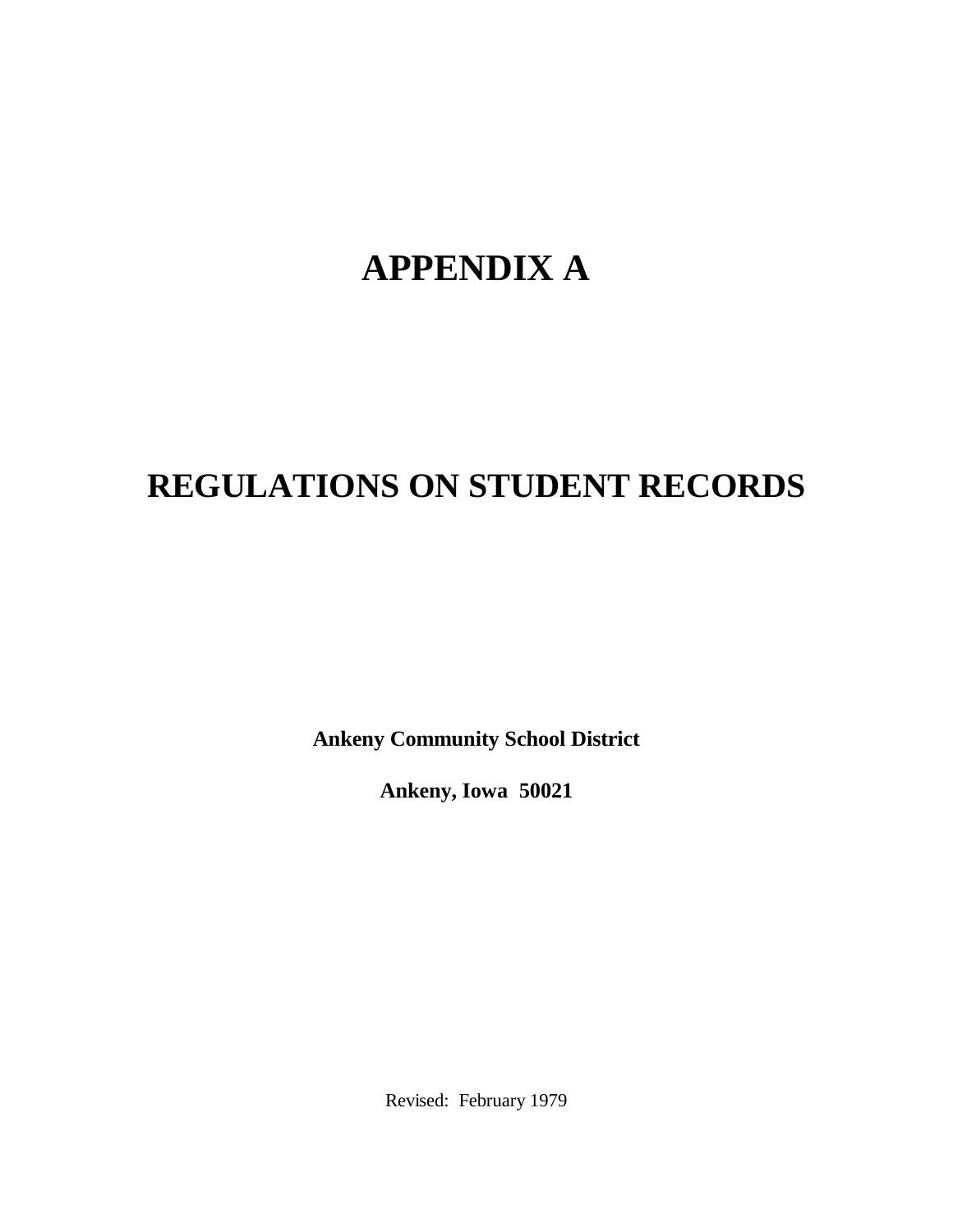# **TABLE OF CONTENTS**

|                | POLICY AND RULES CONCERNING IDENTIFICATION, MAINTENANCE<br>AND DISSEMINATION OF STUDENT PERSONNEL RECORD DATA  1 |
|----------------|------------------------------------------------------------------------------------------------------------------|
|                |                                                                                                                  |
|                |                                                                                                                  |
| $\mathbf{I}$ . |                                                                                                                  |
| II.            |                                                                                                                  |
| III.           |                                                                                                                  |
| IV.            |                                                                                                                  |
| $V_{\cdot}$    |                                                                                                                  |
| VI.            |                                                                                                                  |
| VII.           |                                                                                                                  |
| VIII.          |                                                                                                                  |
| IX.            |                                                                                                                  |
| $X_{\cdot}$    |                                                                                                                  |
| XI.            | ADMINISTRATIVE RESPONSIBILITY FOR STUDENT RECORDS 8                                                              |
| XII.           | MAINTAINING LOG OR RECORD OF REQUEST                                                                             |
| XIII.          | TYPES OF REQUEST FOR STUDENT INFORMATION  10                                                                     |
| XIV.           |                                                                                                                  |
| XV.            | NOTICE TO STUDENTS AND PARENTS - DIRECTORY                                                                       |
| XVI.           | NONPUBLIC SCHOOL STUDENTS ENROLLED IN                                                                            |
| XVII.          |                                                                                                                  |
| XVIII.         |                                                                                                                  |
| XIX.           |                                                                                                                  |
| XX.            |                                                                                                                  |
| XXI.           |                                                                                                                  |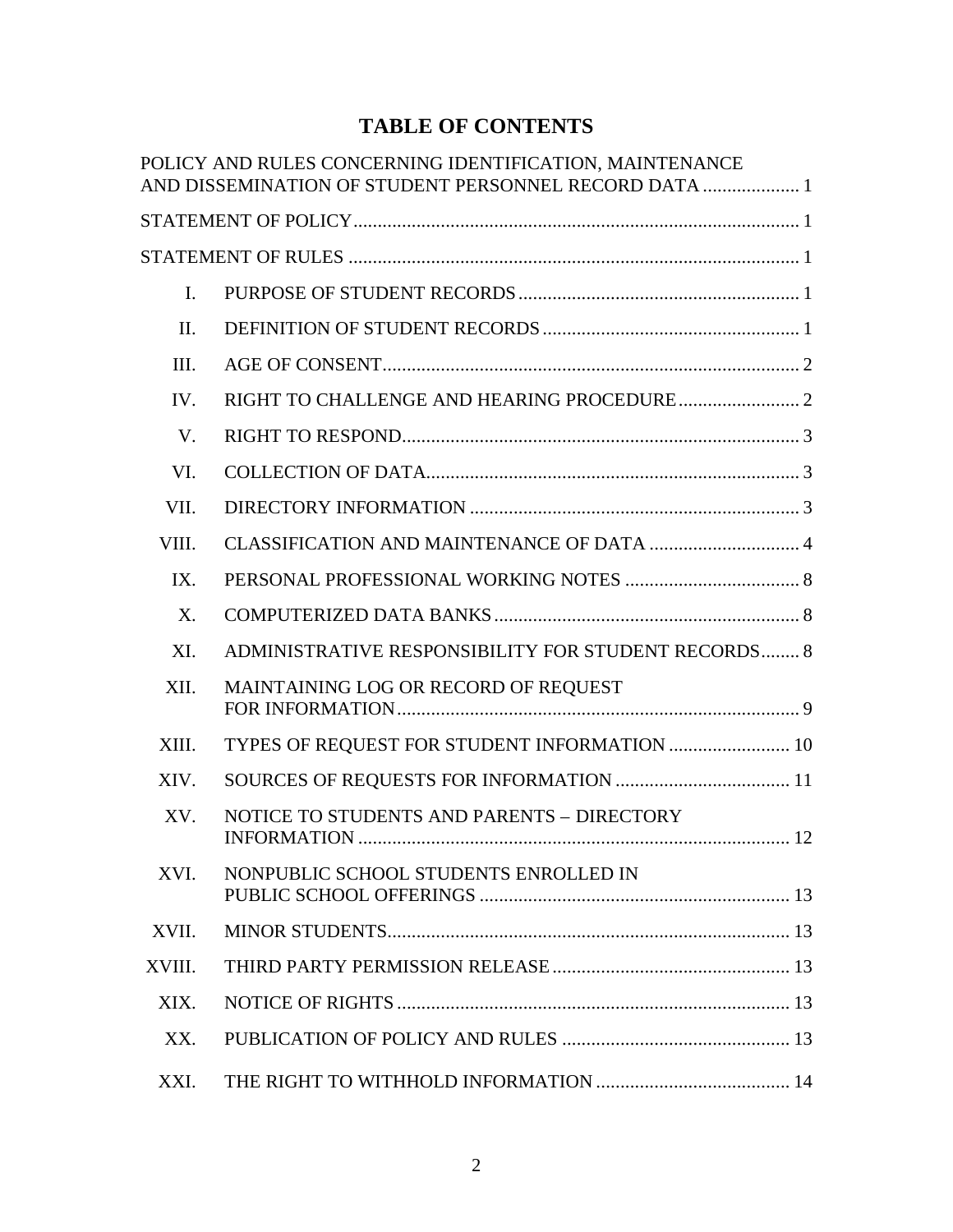# **POLICY AND RULES CONCERNING IDENTIFICATION, MAINTENANCE, AND DISSEMINATION OF STUDENT PERSONNEL RECORD DATA**

Student records are an essential part of the educational process. To serve this end, information about students which is required by law, or which is considered necessary in accomplishing the educational goals and objectives established by the District and its subunits, should be collected and maintained under the supervision of the professional and nonprofessional certified staff.

Collection, dissemination and retention of all student information should be controlled by procedures designed to implement the primary task of the District and its sub-units, while protecting individual rights in the best interest of the students and preserving the confidential nature of the various types of records.

The intent of rules concerning student records is to establish policy and procedures, to protect the rights of the individual, and to emphasize the concept of free flow of information between parents, student, and school.

It is of the utmost importance that a delineation be made between "policy" and "rules." Policy is that general statement of direction given by the Board of Directors to all concerned. Rule is that procedure developed by the school administration by which the policy is to be carried out. Rules detail the application of policy to specific circumstances.

# **Statement of Policy**

An accurate record shall be maintained for all students attending the Ankeny Community School District. Records of a student shall be reasonably accessible to the student if 18 years of age or older or to parents of that student. Student records shall remain confidential.

# Statement of Rules

# I. Purpose of Student Records

Student records are collected and maintained to facilitate the instruction, guidance, and educational progress of the student and for legitimate research.

II. Definition of Student Record

A student record means anything for others to see or hear concerning the instruction, guidance, and educational progress of a student which is maintained in any medium including, but not limited to, writing, print, film or tape.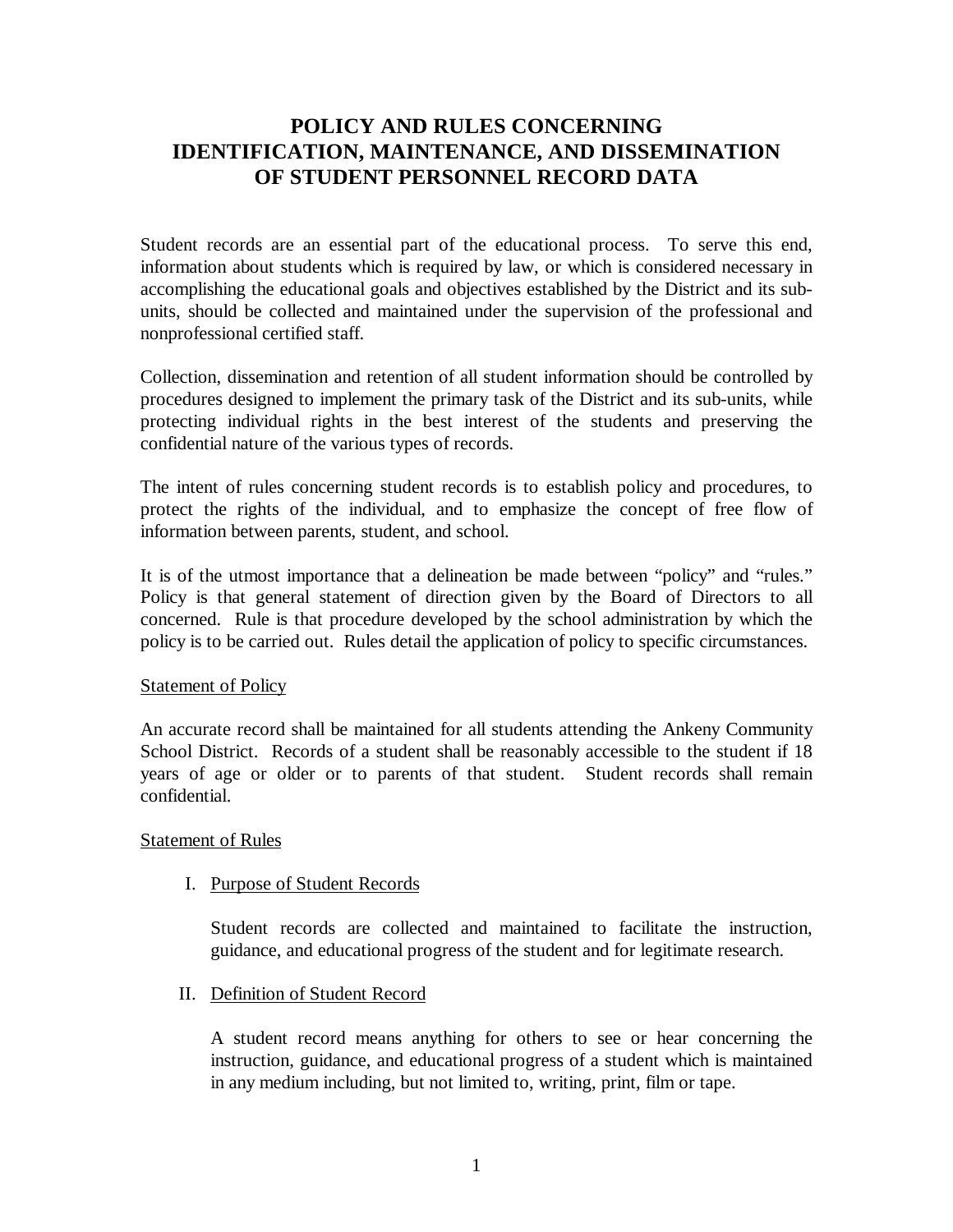A student record is distinguishable from personal professional working notes in that the latter is intended for use by the collector only. Such notes do not become a student record until they are made available to another person other than the student or a substitute. Such sharing other than with a substitute on a need-to-know basis automatically makes the notes a student record subject to the policies and rules governing student records. A substitute shall mean a person who is replacing that certified school employee who is the originator of the notes and who is absent from assigned responsibilities.

#### III. Age of Consent

When a student reaches age 18 or is attending an institution of post-secondary education, the permission or consent required of and rights given to parents shall be required of and granted only to the student. This shall not affect the rights of parents of dependent children to have access to the student's educational records.

Reference is made to the rights afforded the parents of students. It should be understood that, for the purpose of these rules, the term parent means either natural parent, legal guardian, or an individual acting as a parent in the absence of a parent or guardian.

It will be presumed that either parent may exercise the rights granted parents under these rules unless documentary legal evidence shows that a parent has been expressly precluded from exercising parental rights. The mere awarding of custody to one parent shall not preclude the non-custodial parent from being granted access to the student's records, unless the staff person in charge of the records has reason to believe that release of the records will be detrimental to the student's welfare.

In the event that the student is institutionalized, the rights afforded to parents under these rules shall be granted to the appropriate institution or agency.

#### IV. Right to Challenge and Hearing Procedure

Parents shall have an opportunity for a hearing to challenge the contents of their child's school records; to insure that the records are not accurate, misleading, or otherwise in violation of the privacy or other rights of the student; and to provide an opportunity for the correction or deletion of any such inaccurate, misleading, or otherwise inappropriate data contained therein.

A parent wishing to challenge the content of the student's school record shall make written application to the building principal. Within 10 days, or at a time mutually agreed to, an informal hearing will be held to determine the validity of the challenge. The parent of the student shall be given reasonable notice of the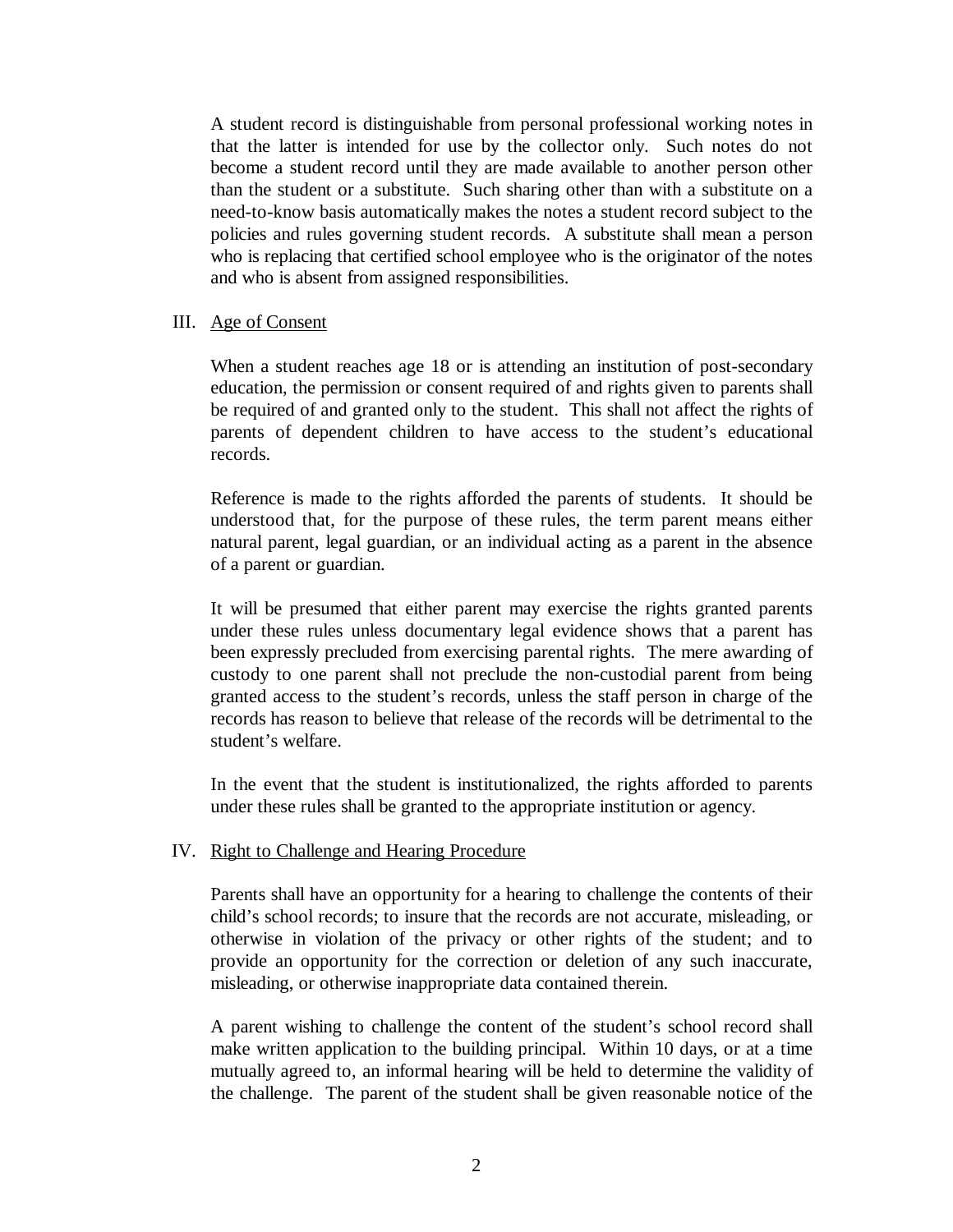time, place, and date of the hearing. The hearing panel shall consist of an equal number each of certified guidance personnel, teachers, and administrators (excluding the Superintendent). The panel shall hear evidence relevant to the matter including representatives of appropriate professional disciplines. Challenging parties shall be afforded a full and fair opportunity to present evidence relevant to the issues raised and may be assisted by reasonable action with regard to the challenged portion of the education record and may include alteration and deletion. Academic grades may be challenged only on the basis of accuracy in recording and not on the basis of evaluation of per written decision shall be rendered as soon as possible and include in the record, but in no case more than five school days after the hearing. The decision shall be based solely upon the evidence presented at the hearing and shall include a summary of the evidence presented at the hearing and reasons for the decision. Should the parent be dissatisfied with the decision of the panel, the parent may, within 10 days, request a review by the Superintendent. The Superintendent shall, within 10 days of the request for the review, either sustain, modify, or overrule the decision of the panel. Persons challenging the content of student records shall be informed of the right to place a written response in the record. No person with a direct interest in the outcome, or responsible for placing the challenged information in the record, may participate in the rendering of a decision. Should the Superintendent have a personal interest in the outcome or if the Superintendent was originally responsible for placing the challenged information in the record, the Ankeny Board shall designate a Superintendent of another district or an area education agency administrator to review the decision.

This section is not to preclude informal settlement of disputes over student records and their content when the challenging party and the school arrive at a mutually satisfactory agreement.

# V. Right to Respond

The parent shall have the right to respond in writing to any information in the record, and the response shall become a part of the record. Such responses shall be disclosed whenever the challenged or objectionable material is disclosed.

# VI. Collection of Data

Surveys or similar data gathering activities shall conform to the appropriate regulations promulgated by the Secretary of Health, Education and Welfare.

# VII. Directory Information

The principal of each attendance center may release the following types of information to the public as the principal sees fit, keep the privacy of the student and the student's family and the totality of the surrounding circumstances: name,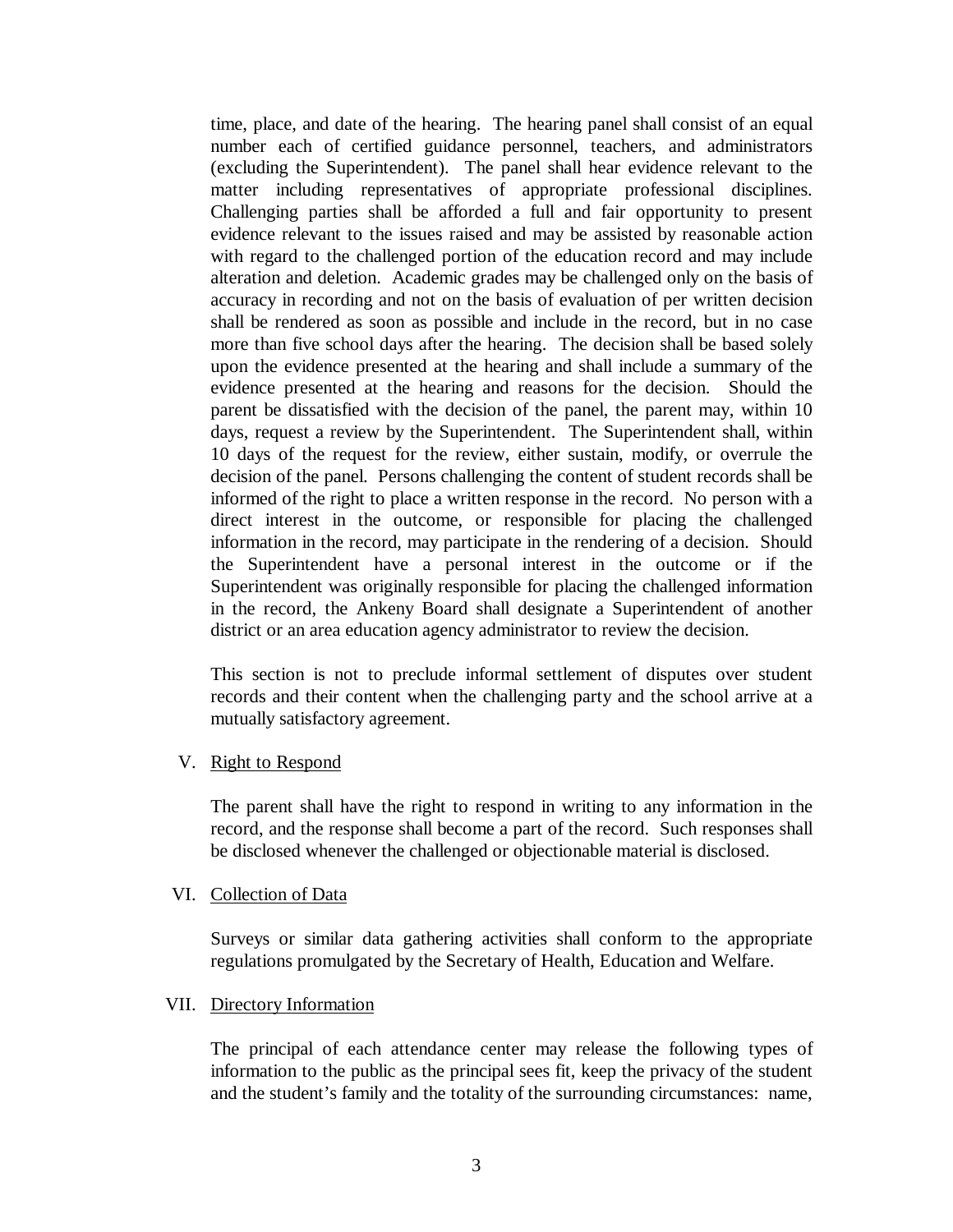address, telephone listing, date and place of birth, major field of study, participation in officially recognized activities and sports, weight and height of members of athletic teams, dates of attendance, degrees and awards received, the most recent previous school or institution attended by the student, and other similar information.

This section shall not allow the release of any of the above information to which a parent has filed an objection in writing. When a parent so objects, the student records shall be clearly distinguished and identified as to what types of information are not to be released regarding that student.

#### VIII. Classification and Maintenance of Data

For the purpose of security and access, student data should be classified. The classifications of information about students collected and maintained by school personnel are as follows:

#### A. Category I – Permanent Records

Official permanent records constitute personal data necessary for operation of the school system and important for student needs.

- 1. Identification data, e.g., name, sex, birth date, address, parents' name and address, telephone number, photo.
- 2. Race or ethnicity (as stated by the student, and if requested for statistical purposes).
- 3. Attendance data.
- 4. Record of achievement.
- 5. Date of graduation.
- 6. Follow-up information after graduation.
- 7. Standardized tests.
- 8. Participation in school activities.

#### Maintenance of Permanent Records

Category I – Permanent Records shall be maintained in perpetuity. Updating is to be done as changes occur. For the purpose of security, identical duplicate data shall be maintained in secure files in separate locations.

B. Category II – Cumulative Records

This classification includes information of importance in helping the student and protecting others. The information contained in this category is not absolutely necessary to the operation of the school system but is of a more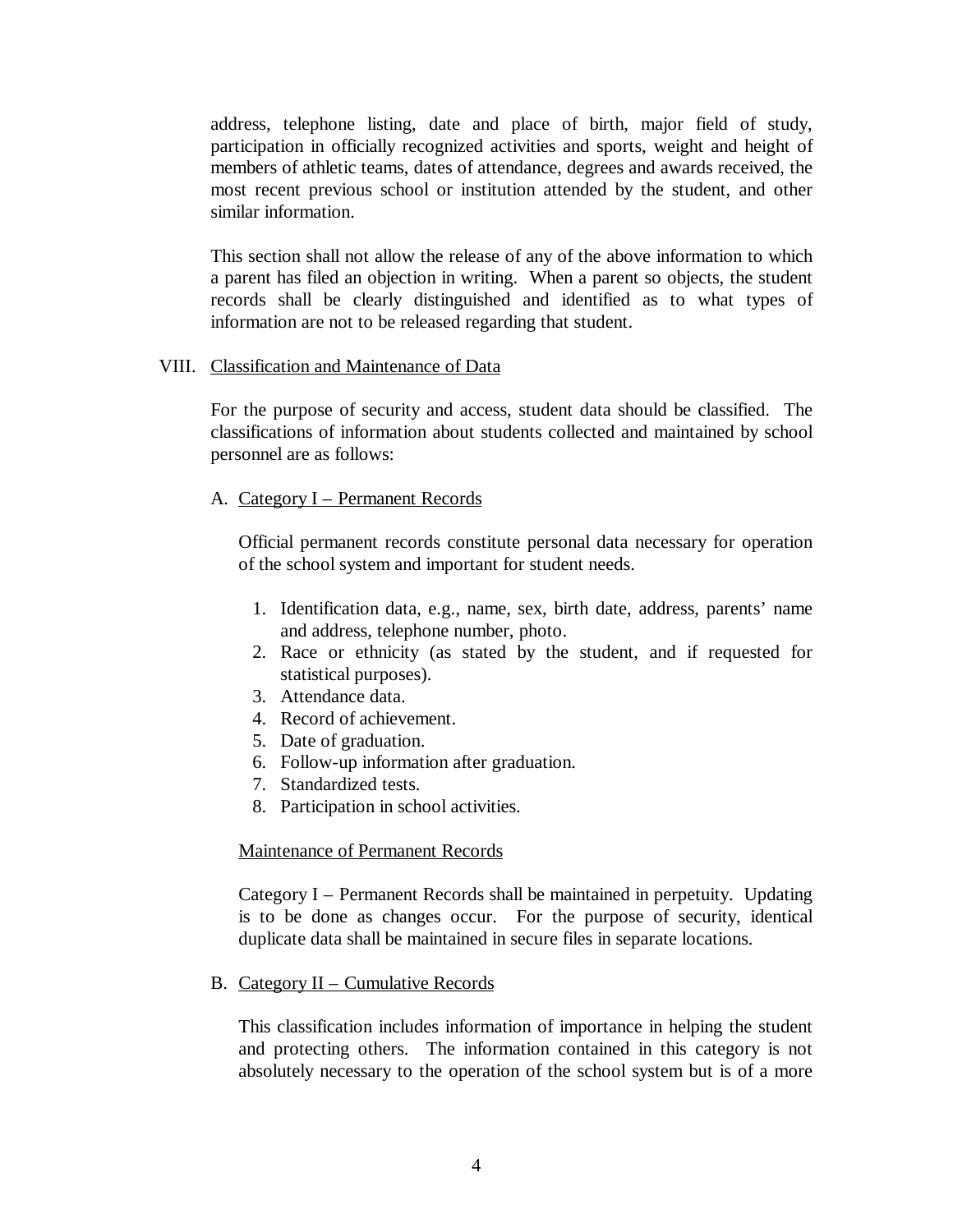sensitive nature and of less historical importance. These cumulative records shall include general and observational data.

- 1. Health information.
- 2. Family background data.
- 3. Standardized tests.
- 4. Interest inventories.
- 5. Educational and vocational plans.
- 6. Honors and activities.
- 7. Report cards and conference reports.
- 8. Subject reports.
- 9. Discipline data.
- 10. Reports of support services.
- 11. Log for persons having had access to student record, except those excluded in Section XII.
- 12. Court orders.

# Maintenance of Cumulative Records

Category II – Cumulative Records shall be reviewed periodically and at a minimum when a student moves from elementary school to middle school, and from middle school to senior high school, and when the student transfers out of the district. No more than three years after a student graduates or is permanently dropped from school, Category II – Cumulative Records should be destroyed and selected data that may have permanent usefulness should be transferred to the permanent record. School personnel should be aware that what they write for the record about a student, in any and all contexts, may be shared with the student or parent.

C. Dissemination of Permanent and Cumulative Records

Written consent for dissemination shall be signed by a parent and dated and shall include a specification of the records to be released, the reasons for such release, and names of the party or class of parties to whom such records may be released.

Dissemination of Permanent and Cumulative Records and the information contained therein may be made to only the following without prior written consent, subpoena, or court order and then only under the terms specified:

1. Certified school staff employed by the District, clerical personnel responsible for the custody and keeping of the records, and certified staff of the area education agency serving students in the District, who have a legitimate educational interest, and other persons on the staff who have been determined by the Superintendent, principal or person in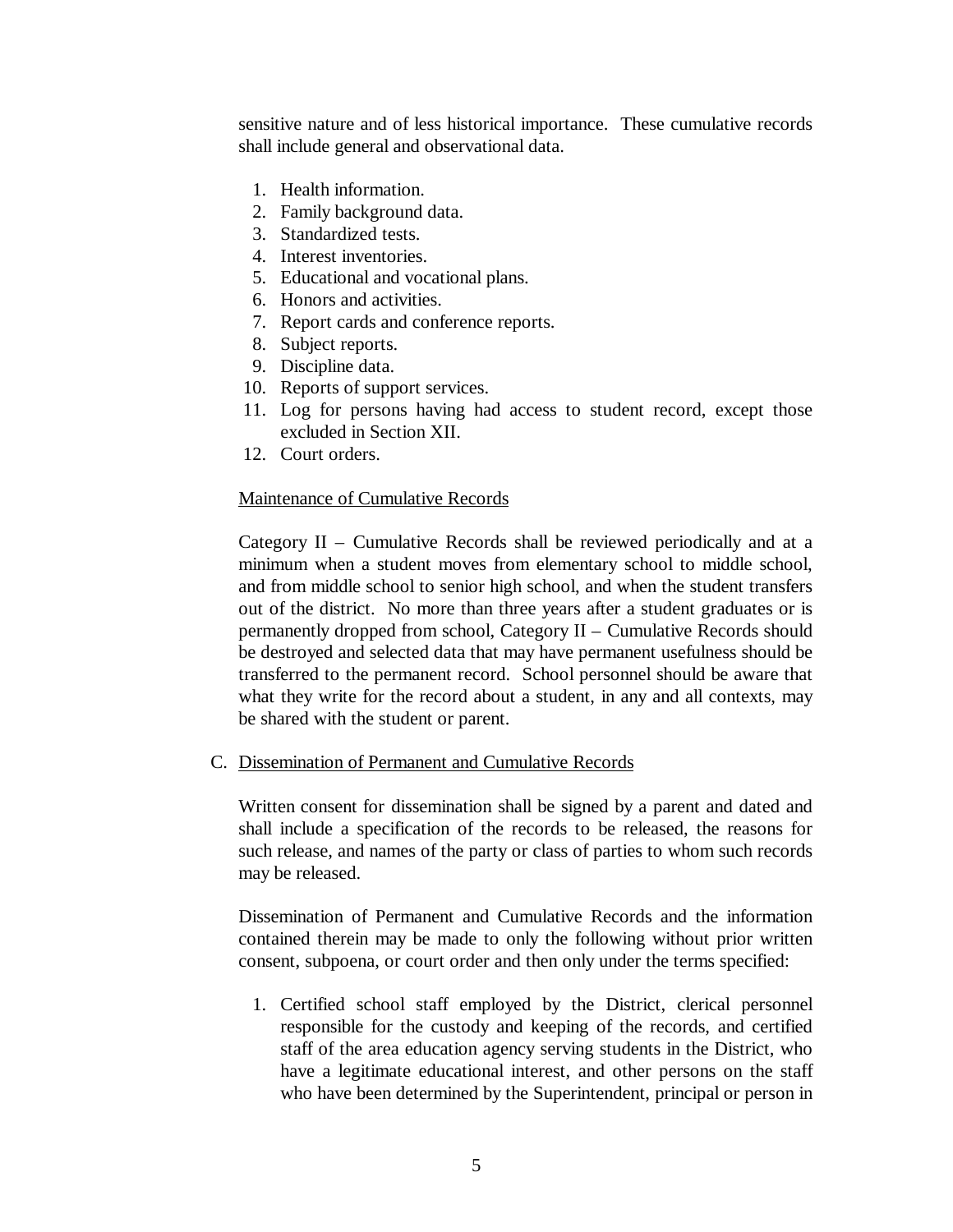charge of the attendance center to have a legitimate educational interest.

- 2. The Board sitting as a whole when deciding matters regarding individual students.
- 3. Officials of other schools of school systems in which the student seeks or intends to enroll, upon the condition that the student's parents be notified of the transfer and have the opportunity to request a copy of the record at a reasonable cost if desired and to challenge the content of the record in accordance with Section IV.

The education records of a nonpublic school student enrolled in courses or receiving services from this District may be shared with the certified staff of the nonpublic school in which the student is also enrolled, provided the parents of the student are notified.

- 4. Authorized representatives of Federal and State educational authorities auditing and evaluating Federally supported education programs.
- 5. Financial Aids officials in connection with a student's application for, or receipt of, educational financial aid and only that information which is necessary for the receipt of such aid.
- 6. State and local officials or authorities to which information is required to be reported or disclosed pursuant to state statute adopted prior to November 19, 1974.
- 7. Organizations conducting studies in this District for the purpose of developing, validating, or administering predictive tests, organizations administering student aid programs, or organizations conducting studies for the improvement of instruction.

Such studies shall be conducted in a manner which will not permit the personal identification of students and their parents by persons other than representatives of such organization, and destruction of such information shall be required when no longer needed for the purpose for which they were conducted.

- 8. Accrediting organizations in order to carry out their functions.
- 9. Parents of a dependent student as defined in the Internal Revenue Code of 1954. It shall be presumed that a student is a dependent of his or her parents until such time as substantial proof to the contrary is shown. Anyone alleging facts to the contrary shall be given up to 15 days to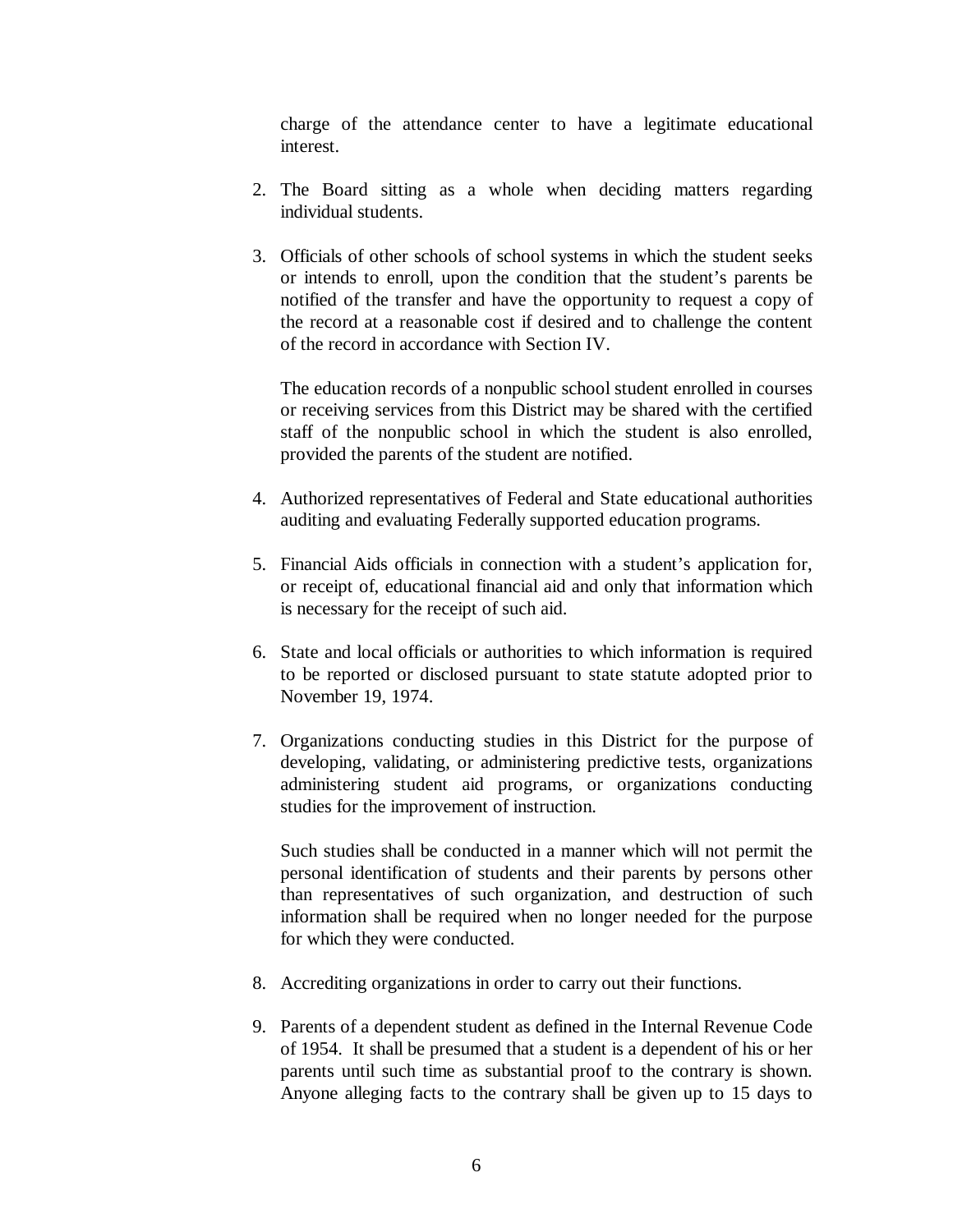produce substantial evidence of the fact, during which time access shall not be granted.

10. Appropriate persons in the event of an emergency if such information is necessary to protect the health or safety of a student or other persons. Whether a true emergency exists will be determined by the seriousness of the threat, the need for the information to meet the emergency, the ability of the person to whom information is released to deal with the situation, and the extent to which time is essential.

# D. Category III – Tentative Records

This classification includes information of clear importance to the educational process but not absolutely necessary thereafter. These records include data of a subjective or clinical nature. The following are examples of tentative records:

- 1. External agency reports include confidential reports received from cooperating agencies such as child welfare, juvenile courts, hospitals, etc., as well as those from private practitioners who are working or have worked with the students.
- 2. Data may include reports of personality assessment, developmental histories, case studies, personal observations, and impressions based upon available data.

# Maintenance of Tentative Records

Category III–Tentative Records must be maintained separately from Category I–Permanent Records and Category II–Cumulative Records in order that their tentative nature be protected from unauthorized use. Tentative Records do not become a part of the student's cumulative folder nor do they become a part of the Permanent Record. Tentative Records shall be kept in secure files for only such period of time as they are relevant to the work with a particular student.

# Dissemination of Tentative Records

These records may be shared only on a need-to-know basis with other certified school personnel within the school system at the discretion of the person in charge of the record. Such records are not to be duplicated without permission of the originator or the person in charge of the record. Requests for these records from other agencies must be accompanied by a release signed by the parent and be referred to the originator or the person in charge of the record.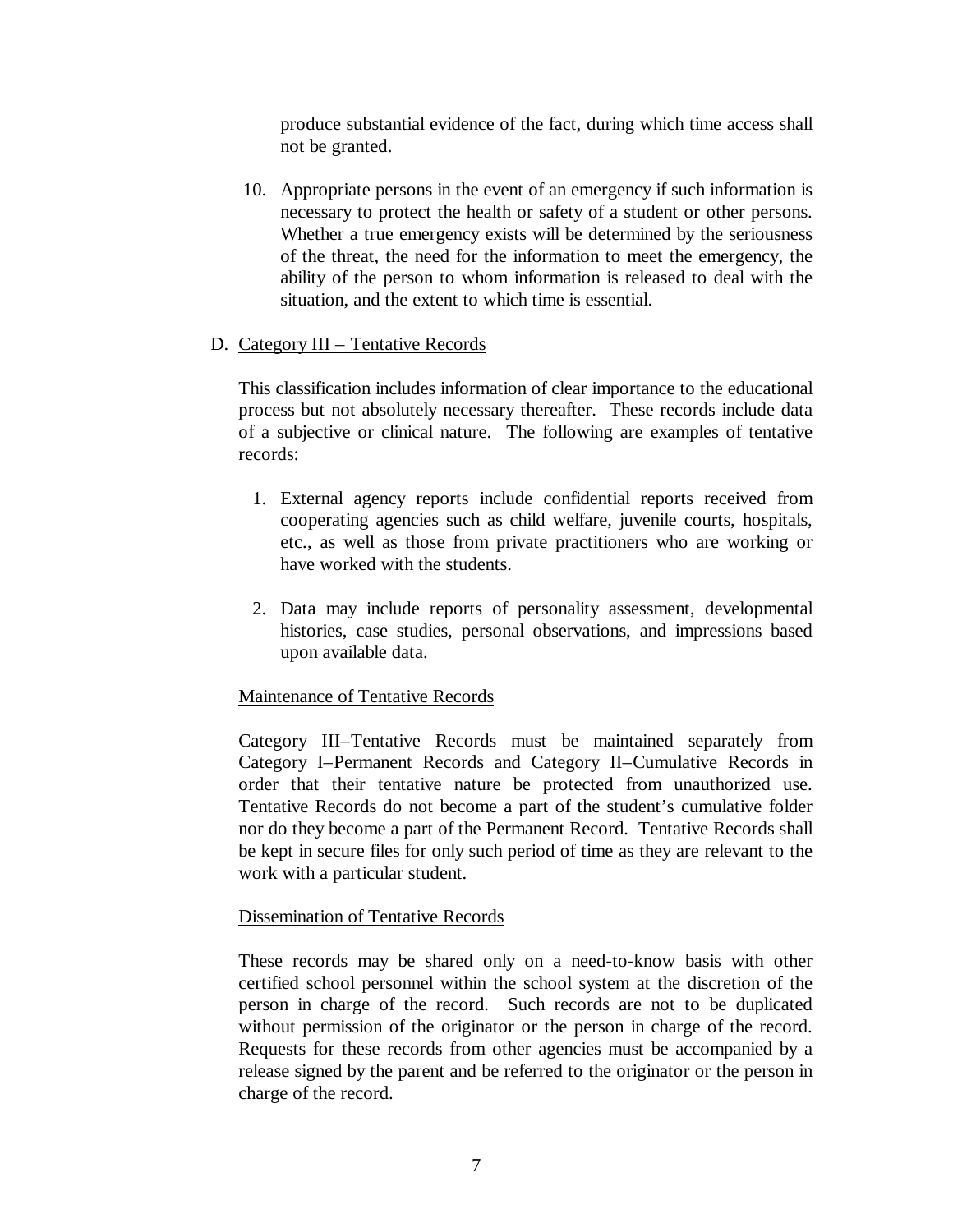These records remain confidential. However, the parent is entitled to see such records and not merely to have items selected and read by school officials. A challenge to the Tentative Records shall follow the procedure set forth in Section IV.

#### IX. Personal Professional Working Notes

Data of this category shall consist of those data maintained in confidential personal notes of professionals in the school (e.g., teachers, administrators, school psychologists, school counselors, school nurses). These data shall be maintained only so long as they are useful to the professional in contacts with the student. These data are not subject to require release to parents or their legal representatives except in compliance with judicial order or orders of administrative agencies where those agencies have the power of subpoena.

#### X. Computerized Data Banks

Computerized data banks pose special problems of maintenance, security, and access. Procedures developed for dealing with computerized data banks shall be in accord with the following principles:

- A. There must be no personal data record keeping system whose very existence is secret.
- B. There must be a way for a student to find out what information about the student is in a record and how it is used.
- C. There must be a way for a student to prevent information about the student that was obtained for one purpose from being used or made available for other purposes without the student's consent.
- D. There must be a way for a student to correct or amend a record of identifiable information about the student.
- E. Any organization creating, maintaining, using, or disseminating records of identifiable personal data must assure the reliability of the data for their intended use and must take precautions to prevent misuse of the data.

#### XI. Administrative Responsibility for Student Records

A. The Superintendent or the Superintendent's designee shall be the custodian of all student records maintained at the district level. Even though the Superintendent designates someone to be custodian of all student records at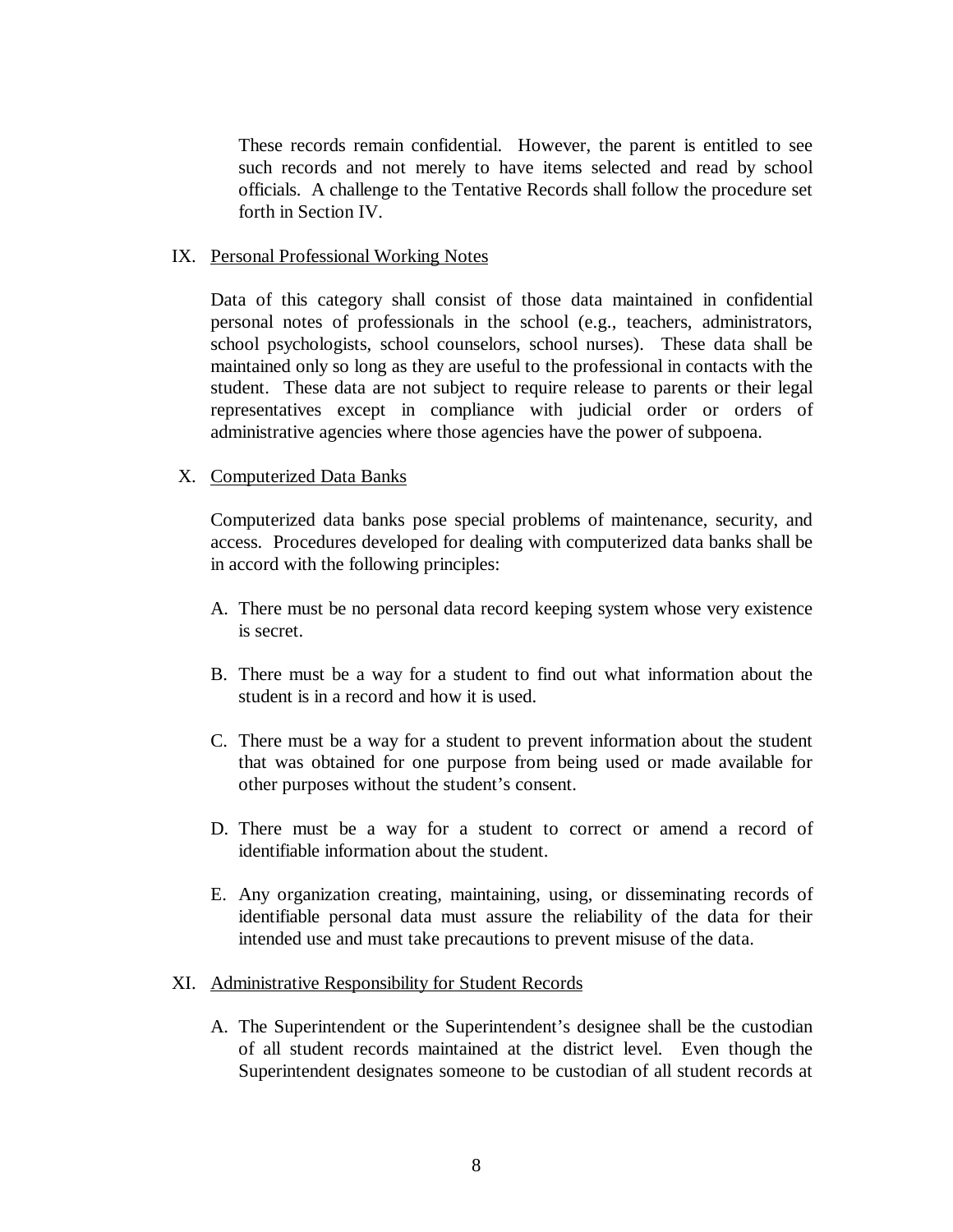the district level, the Superintendent shall remain primarily responsible for all student records.

- B. The principal or his designee shall be the custodian of all student records at the building level. Even though the principal designates someone to be custodian of all records at the building level, the principal shall remain primarily responsible for all student records.
- C. The principal shall make maximum provision for protection of student records from review by unauthorized personnel and for maximum physical security of such student records.
- D. The principal or a designee is responsible for classifying student records and maintaining them so that each student record can clearly be identified by classification, for reviewing the files and deleting cumulative and tentative student records when necessary, and for granting or denying access to student records on the basis of the policies or procedures set forth in this document.
- E. The principal shall ensure that the school staff, under the principal's jurisdiction, receives periodic instructions and training regarding the privacy rights of students and parents. The procedures for collection, maintenance, accessibility, dissemination, and retention of student information shall be reviewed periodically for the staff by the principal.

# XII. Maintaining Log or Record of Request for Information

There shall be maintained, as part of the records file, a card which shall be kept permanently with the file of the student for inspection by the parents. That card shall indicate the legitimate educational or other interest that each person, agency, or organization had in seeking information. Certified school staff employed by the District and clerical personnel responsible for the custody and keeping of the record do not need to record their own access to student records unless such access is pursuant to a request for information from a person not on the school staff or for other than legitimate educational interests.

The card shall state the name, date, and purpose of the use of the file and be made available to parents and to the school official responsible for record maintenance as a means of auditing the operation of the record-keeping system. In no case shall the log be accessible to anyone other than the parent or the official and assistants responsible for student records.

The log is not required to show disclosures obtained through written consent when the party receiving the record was specifically named in the consent form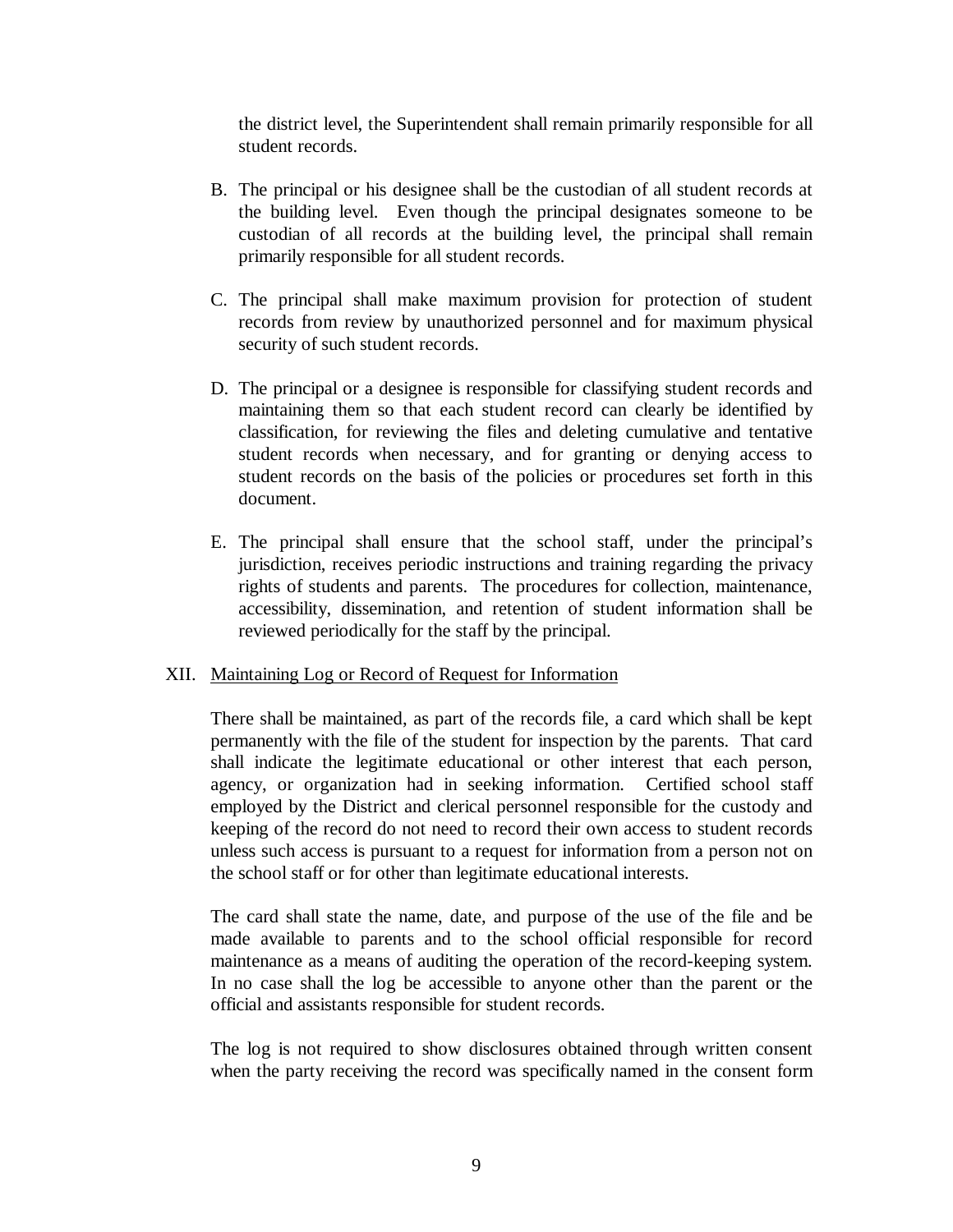or for disclosures of directory information. Consent forms shall be kept as part of the student's record.

# XIII. Types of Requests for Student Information

A. Telephone Requests

Requests for information via the telephone, except directory information, shall not be honored when information requested must be obtained from student records, except when parent or requesting school district personnel have been properly identified.

B. Written Requests

Written requests for information may be honored under the following conditions:

- 1. The inquirer is properly identified.
- 2. The purpose of the request is clearly stated.
- 3. The type of information required is expressly stated.
- 4. Prior written consent is given by the parent, except in instances exempt under the provisions of Section VIII. C.
- C. Personal Visit Requests for Information

Upon presentation of proper identification, a request for information via personal visit shall be honored under the following conditions:

- 1. The inquirer is properly identified.
- 2. The purpose of the request is clearly stated.
- 3. The type of information required is exactly stated.
- 4. Prior written consent is given by the parent, except in instances exempt under the provisions of Section VIII. C.
- 5. A professional staff member is present during the entire in-person visit and available to interpret the data to the visitor.
- 6. A record of the visit is made.

# XIV. Sources of Requests for Information

A. Parent, Student, Former Student, or Parent of Former Student Under Age 18.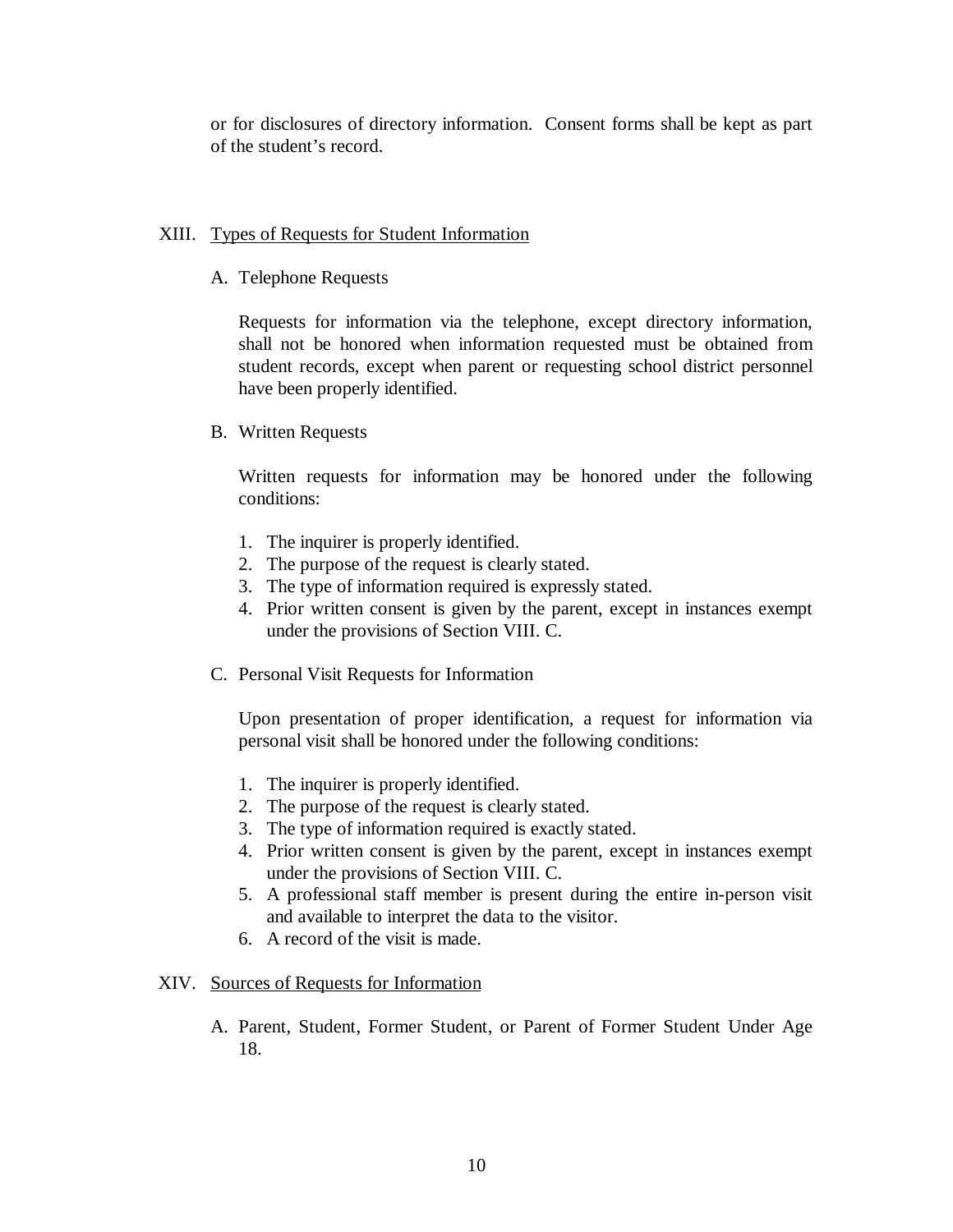- 1. A student's parent shall have access to educational records by scheduled appointment.
- 2. A counselor or other school official competent in interpreting student records must be present to explain the records that are examined.
- 3. The following exception shall be made to the principle of parental consent with respect to a student's age and legal rights: A parent of a student or former student shall have access to the student's records as long as the child is a dependent. It shall be presumed, until sufficient showing to the contrary, that a student attending school in this District is a dependent of his or her parents.
- 4. Parents shall be granted the opportunity to copy student records at a reasonable cost not to exceed the actual cost of reproduction.
- B. Family Members Other Than Parents

Requests for information contained in the student's record shall not be honored when made by a student's relative or immediate family members other than parents, whether the request is made in writing or in person. The release of information to those persons can be made only with the consent of the parents.

C. Certified School Staff

Only certified school personnel who have a proper educational purpose shall have access to student records. Staff members shall respect and observe the importance of the student record. The utmost personal and professional responsibility is required in the uses to which they put their special knowledge about a student.

D. Noncertified School Staff

Noncertified school staff shall have access to student records only in the routine performance of duty under supervision of a certified person. They will not evaluate or interpret school records.

E. Board of Education

Requests for information from the Board as a whole may be honored under the safeguards established for staff requests.

F. Court, Agency, or Institution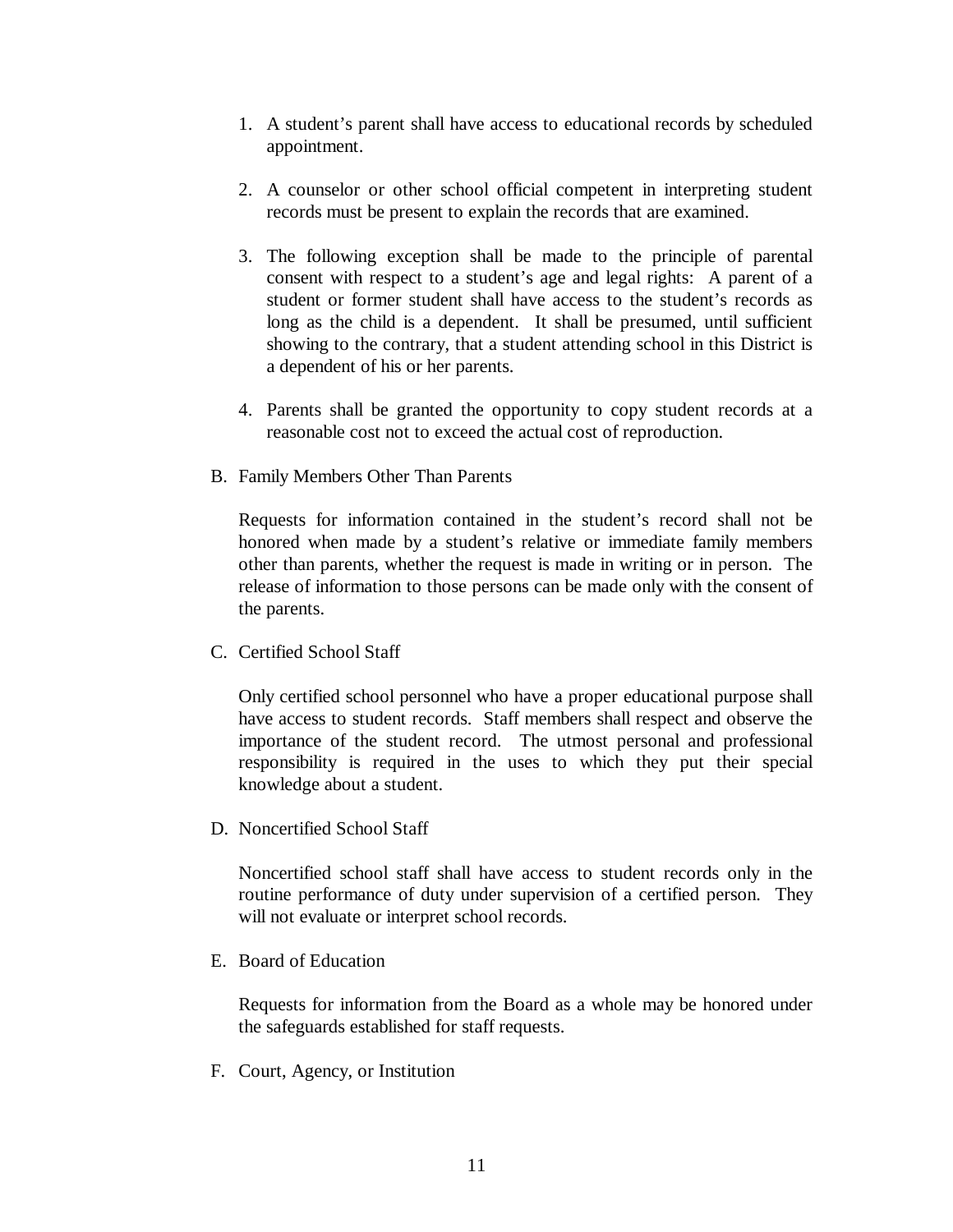All information released to a court, agency, or institution should be directed to a specifically named representative therefrom. Requests for information originating from any federal, state, county, or local agency having any legitimate interest in the student's record and exercising the power of judicial order or subpoena may be processed according to these regulations so long as the use is consistent with their statutory powers or responsibility.

#### G. Other

No other person may have access to any data in a student's records except under one of the following circumstances:

- 1. When proper written consent to the access of such records has been obtained.
	- a. The consent must be given by the student's parent. However, when a student reaches the age of 18 years, his or her consent and not that of the parents must be obtained for access of the information.
	- b. The written consent must specify the records to be accessible and to whom they are to be accessible. Each request for consent must be handled separately. Blanket permission for the access of the information shall not be honored.
- 2. When data for outside research purposes are obtainable in such a manner that no individual student is identifiable.
- 3. When an exception under Section VIII. C.

# XV. Notice to Students and Parents — Directory Information

The student handbook or similar publication given each student containing general information about the school shall contain the following statement which shall also be published at least annually in a prominent place in a newspaper of general circulation in the District:

THE FOLLOWING INFORMATION MAY BE RELEASED TO THE PUBLIC IN REGARD TO ANY INDIVIDUAL STUDENT OF THE SCHOOL DISTRICT AS NECESSITY OR DESIRABILITY ARISES: (ANY STUDENT, PARENT, OR GUARDIAN NOT WANTING THIS INFORMATION RELEASED TO THE PUBLIC MUST MAKE OBJECTION IN WRITING TO THE PRINCIPAL OR OTHER PERSON IN CHARGE OF THE SCHOOL WHICH THE STUDENT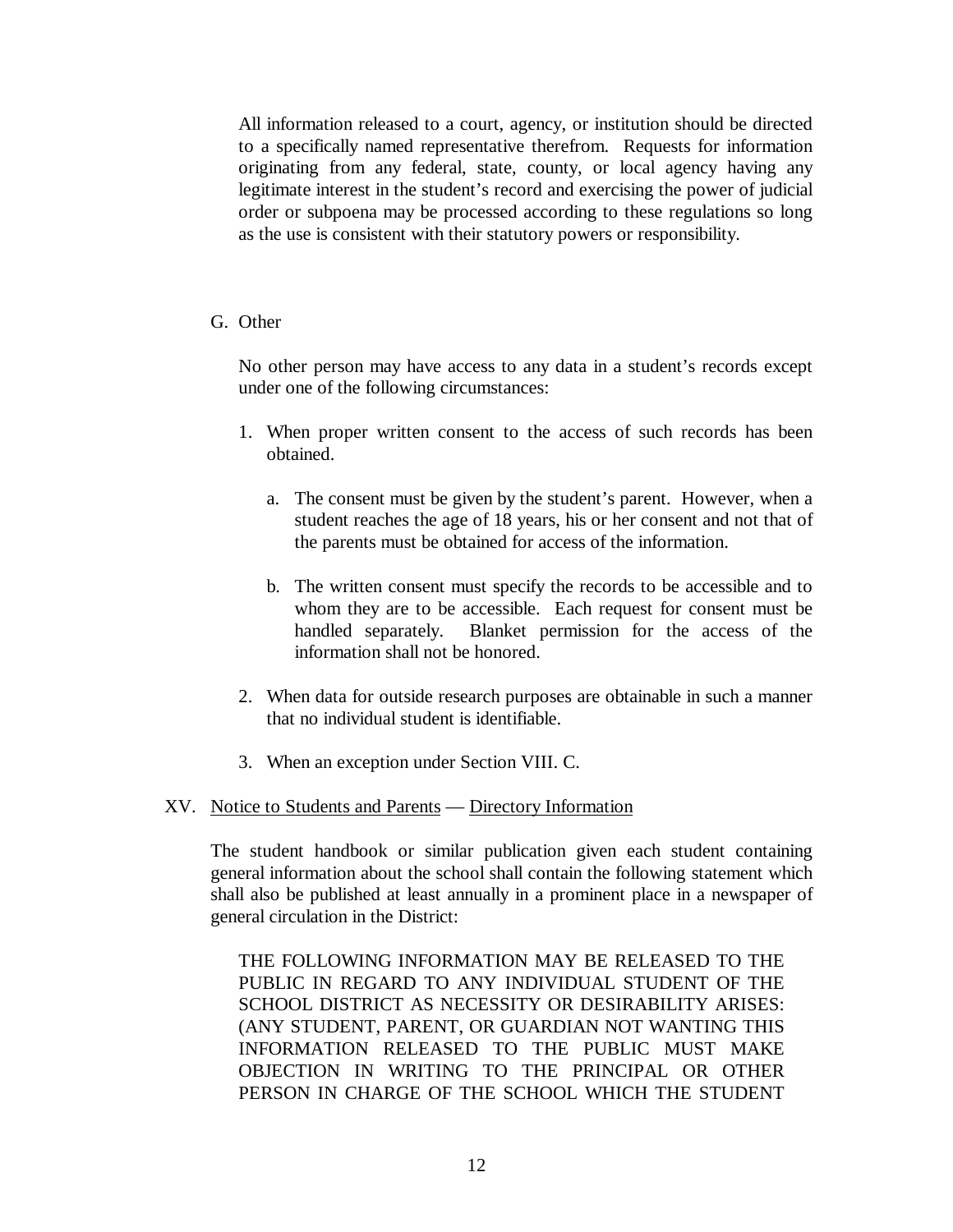# IS ATTENDING. IT IS DESIRABLE TO RENEW THIS OBJECTION AT THE BEGINNING OF EACH SCHOOL YEAR.)

NAME, ADDRESS, TELEPHONE LISTING, DATE AND PLACE OF BIRTH, MAJOR FIELD OF STUDY, PARTICIPATION IN OFFICIALLY RECOGNIZED ACTIVITIES AND SPORTS, WEIGHT AND HEIGHT OF MEMBERS OF ATHLETIC TEAMS, DATES OF ATTENDANCE, DEGREES AND AWARDS RECEIVED, THE MOST RECENT PREVIOUS SCHOOL OR INSTITUTION ATTENDED BY THE STUDENT, AND OTHER SIMILAR INFORMATION.

#### XVI. Nonpublic School Students Enrolled in Public School Offerings

The public school records of a nonpublic school student attending the public schools shall be available to the parents of that student to the extent that student is in attendance in schools belonging to this District.

The education records of a nonpublic school student enrolled in courses or receiving services from this District may be shared with the certified staff of the nonpublic school in which the student is also enrolled, provided that the parents of the student are notified.

# XVII. Minor Students

All students under age 18 shall have reasonable access to their records. Withholding any material from the minor student must be educationally justifiable or a result of parental request. These records may also be utilized in counseling minor students.

# XVIII. Third Party Permission Release

Except for the release of directory information, every time confidential information regarding a student is released to other than the student, parent, or local school personnel, it shall be accompanied by a letter indicating the confidentiality of the material and the necessity for obtaining written consent prior to release of any information by the third party.

#### XIX. Notice of Rights

The school administration shall cause to be published, at least annually, in a newspaper of general circulation in the District and in appropriate school publications notification of the rights accorded students and parents under school rules governing student records.